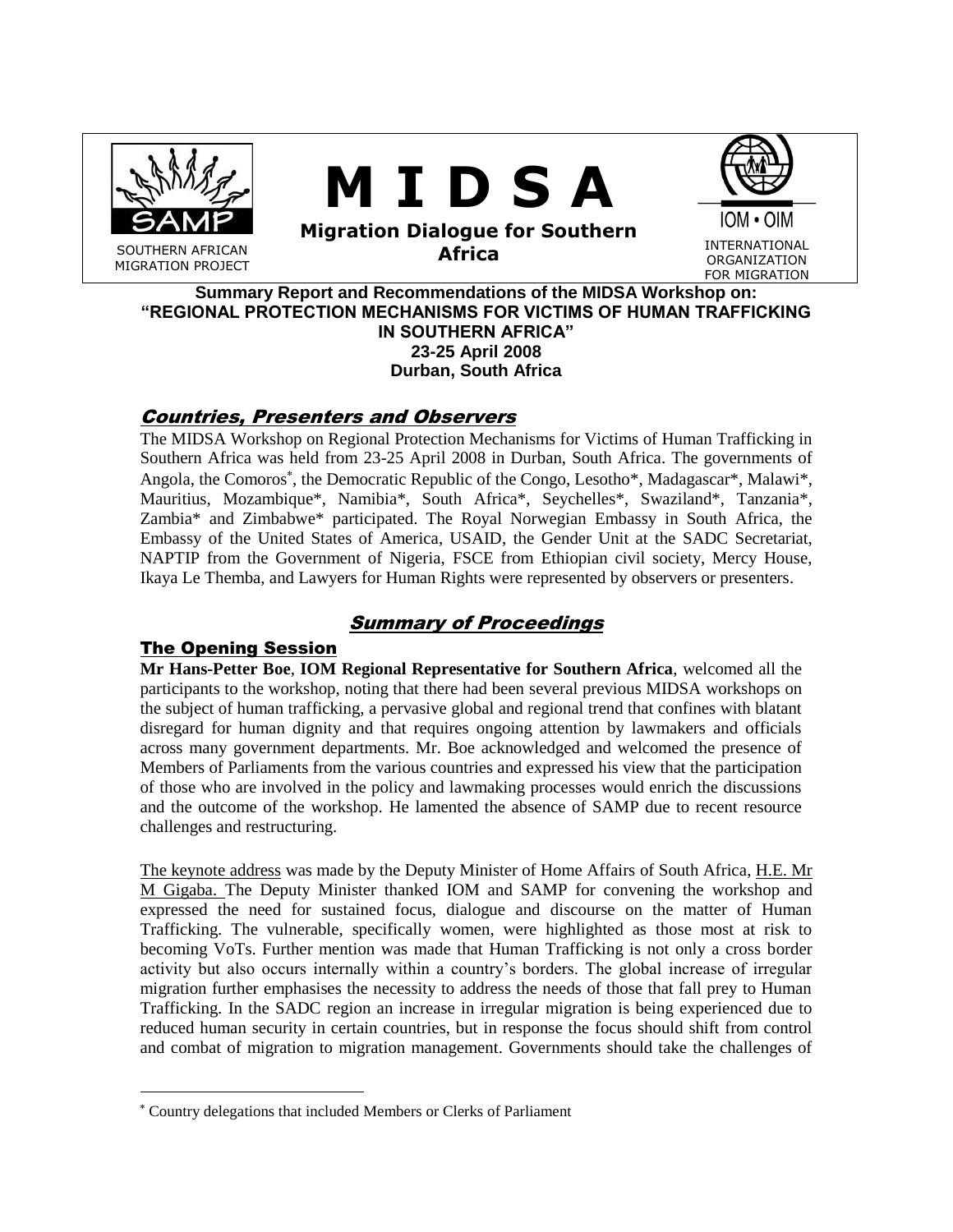immigration seriously and action should be taken. The Deputy Minister stated that Human Trafficking is a violation of human rights and… "It is time to stop the traffic!"

#### Session 1-Setting the Scene: global and Regional Trends

**Ms. Maria Moreriane, Victim Assistance Specialist with IOM in South Africa,** spoke regarding the protection needs of VoTs and in doing so highlighted several best practices that have been employed in the region and beyond, in various anti-trafficking measures to protect victims. Essential components of protection include an integrated multi-agency approach to ensure assistance and protection; identification and referral with specific reference to the successful use of national help lines; assistance measures as a continuum of identification; a reflection delay period to address the residency status of VoTs; temporary residency permits issued to those considered to be high risk cases; legal representation; and unconditional support, regardless of whether a victim would choose to assist in a case.

One participant from Lesotho commented that human smuggling and human trafficking should be clearly defined to ensure clarification. Ms. Moreriane responded that both these concepts have been defined by the UN Convention Against Transnational Crime. Mr. Boe responded and summarised the definition highlighting the difference between these two concepts. A participant from South Africa enquired if there are any countries within the region or the continent that are considered to have applied best practices. Ms Moreriane responded that the list of best practices was not exhaustive. Another participant from Zimbabwe acknowledged that VoTs require assistance, but resources are limited and each country faces many challenges to ensure that the vulnerable are provided with the necessary services.

**Ms. Elizabeth N. Kakukuru from the Gender Unit at SADC Secretariat** provided the perspective of the SADC Secretariat with a specific focus on the Gender Protocol. The vulnerability of women and girls due to extreme poverty was mentioned as well as the prevalence of internal as well as cross border trafficking. The effect of HIV/AIDs and thus the occurrence of child-headed households added to the vulnerability faced by women and female children. The SADCs response to protection of VoTs includes policy development and capacity building. The Gender Protocol states that countries will be assisted to create and adopt legislation, to form networks for law enforcement agencies to share information, to collect data and report on it, and to obtain assistance with bilateral and multilateral agreements for support to law enforcement. The protocol will be submitted for acceptance and signature at the 2008 Heads of State SADC meeting in August 2008 in South Africa.

A participant from Lesotho asked for clarification on the Protocol and wanted to know to what extent sensitisation workshops have been carried out. Ms. Kakukuru responded that consultation with all stakeholders has been held and the final meeting will take place in the next few weeks. Mr. Boe commented that during the recent SADC meeting in Mauritius states were called upon to ratify the Protocol. Another participant from Zimbabwe expressed agreement and called for further sensitisation. He further mentioned that governments have to acknowledge and address Human Trafficking as an issue needing urgent attention. Another participant from South Africa asked how many SADC countries currently have legislation specifically addressing Human Trafficking. In addition Ms. Kakukuru was asked what assistance the SADC Secretariat provides to states developing legislation. Ms. Kakukuru responded that only Mozambique has developed and accepted legislation. SADC receives support to develop legislation and currently resources are being mobilised to assist states. Adv Beatri Kruger, Department of Criminal and Medical Law, University of the Free State stated that South Africa has existing legislation such as the Sexual Offences Act and the Children"s Bill to address Human Trafficking. A participant from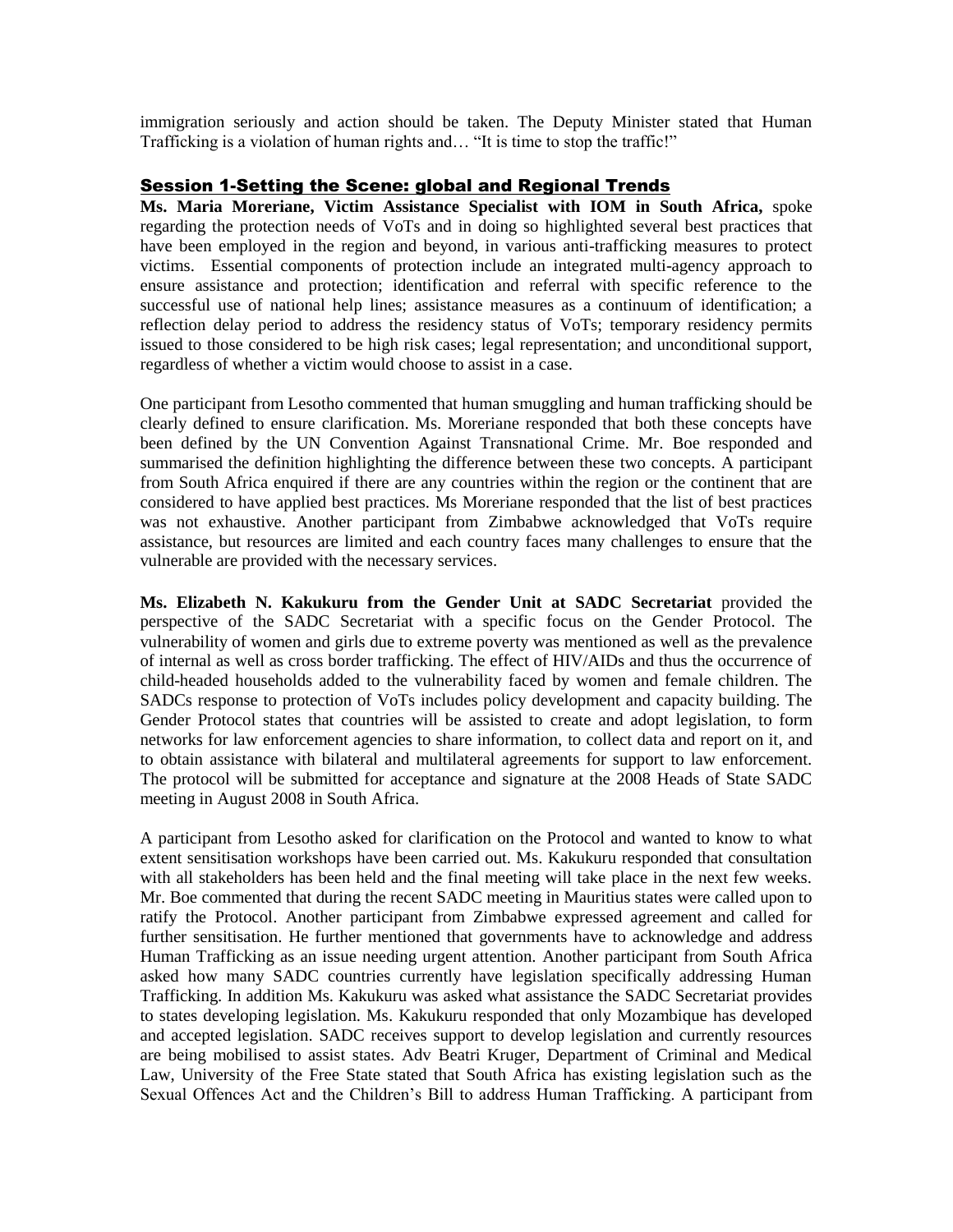Mozambique stated that they have recently adopted legislation to directly address Human Trafficking. The role that civil society played in the development of this legislation was highlighted. The focus is not only on prosecution but also on protection.

**Adv Beatri Kruger**, **Professor at the Department of Criminal and Medical Law, University of Free State, South Africa** provided an overview of the obligations of SADC states in providing appropriate protection to VoTs. A holistic approach to ensuring protection of VoTs has to include both prevention and prosecution. Most SADC countries have signed and ratified the International Instruments ensuring protection to VoTs. Human Trafficking was defined with specific reference to the Trafficking in Persons Protocol (TIP Protocol) and the obligation of states as described by the Protocol. Obligations differ according to the exploitation but include safety, assistance (medical, psychological, material), counselling, information, recovery (physical, psychological, social), other (training, employment, housing), legal assistance, reintegration and repatriation. Although these obligations are many, with the necessary training and knowledge, countries can work together to address and successfully eradicate Human Trafficking.

**Mrs. Lily N Oguejiofor, Director, Counselling & Rehabilitation, NAPTIP, Nigeria** gave an in-depth presentation on the Nigerian Approach towards Tip, and in particular towards protection of victims**.** The Nigerian approach is regarded as a best practice. Awareness-raising activities in the early nineties highlighted the plight of VoTs and had a direct influence on the development of national legislation in 2003. Nigeria was also directly involved in diplomatic negotiations to adopt the TIP legislation. NAPTIP was established as a law enforcement and rehabilitation agency involved in prevention of trafficking, prosecution of traffickers as well as counselling and rehabilitation of VoTs. The Agency has proven to be highly successful and has been charged by law to implement Counter Trafficking activities. Strategies adopted include research, networking, joint investigative mechanisms (NAPTIP co-ordinate all the activities), regional/provincial offices, prosecution, establishment of victims assistance and care, public enlightenment and sensitisation campaigns, investigation and monitoring through a national data base. Challenges mentioned included dependency, deportation from other countries, lack of institutionalised witness/victim protection programme, exploiters in destination countries and cultural believes.

Dr. Gajdadziev, IOM Kyiv, raised a question of access to victim data and Mrs. Oguejiofor responded that access is only given to recognised institutions and even then only limited information is shared. All information is password protected and a username is required. Procedurally, limited information is provided for the assisting organisation to provide the service.

## Session 2: Protection Mechanisms for Victims of Trafficking; Update from Participating countries

**Angola** The country suffered 18 years of prolonged war which, affected women and children more. Commitments have been made to enhance the lives of children and combat sexual exploitation of children. There are 17 articles of law still to be adopted and presented to court.

UNICEF and IOM have conducted workshops and also provide assistance with cases of trafficking involving children. Five areas of assistance have been identified and these will be looked into when developing legislation and include, negligence, pornography and objectifying of a child, child abuse, exploitation, and prostitution. A data base and helpline will be established and so far 10 cases involving children have been identified and the traffickers have been prosecuted. A network of NGOs in the community detects child abuse cases, deals with witchcraft and also addresses the rights of children.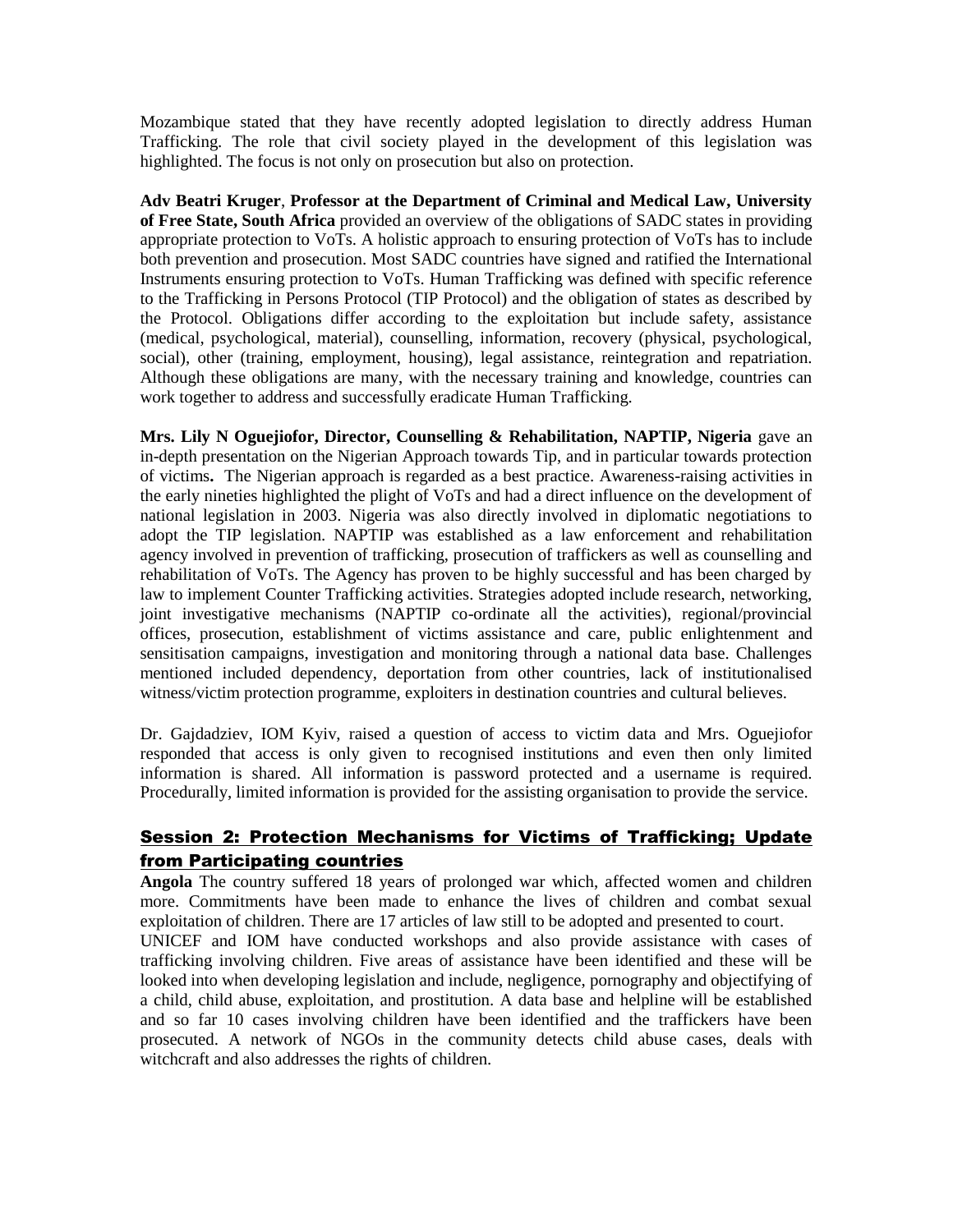**Lesotho** The problem of human trafficking is no longer perceived one for Lesotho, but rather a real one. Although, there is still no legislation that yet deals with it there are pieces of common law and foreign act legislations that are available but not necessarily related to trafficking. Debates on the development of human trafficking legislation have begun and the information gained at the workshop will be useful when looking at mechanisms for protection of victims.

**Madagascar** The country has laws that protect children from abuse and other forms of violence; the UN Protocol together with other laws, that relate to child sex tourism and crime boundary laws. There are services for children such as shelters, legal clinics, UNICEF also assists on issues of child labour and exploitation, and a multi-sectoral network for the rehabilitation of children including medical and psychological services. Awareness raising campaigns are held on the issue of chills sex tourism and exploitation of children.

**Malawi** This is a source country where women, men and children are trafficked for purposes of sexual exploitation and forced labour. Children are especially trafficked for cattle herding and domestic servitude. On the lake shores there are a lot of unconfirmed reports regarding child sex tourism.

Many women receive job offers to go and work in South Africa.

Challenges that the country faces are related to the lack of legislation to appropriately respond to trafficking which makes it even more difficult to develop mechanisms for prevention, return and reintegration of victims due to lack of resources.

It is also a challenge for prosecutors to prosecute cases sufficiently. Legislation dealing with child care was approved by parliament to assist with cases regarding protection of children. Other pieces of legislation used to prosecute cases involving children are child labour and kidnapping laws. Sometimes perpetrators are fined, asked to pay for compensation or given warnings.

In 2006 law enforcement and prosecutors were provided with training on human trafficking. In March 2007, 74 police officers nationwide were also trained to provide services to children. In Lilongwe there is an NGO that provides services to victims and UNICEF assisted in establishing a rehabilitation centre that offers counselling services to children. Also the Department of Social services provides assistance to victims.

A national code of conduct for farmers, schools, hospitals and youth clubs has also been established.

Malawi is presently placed under tier 1 in the US TIP report and is making significant efforts to fully comply with the minimum standards to eliminate trafficking in persons.

**Mauritius** There are no available statistics on reported cases of human trafficking. The legislation process is underway and a draft bill will be reviewed with the technical assistance from the United Nations Office on Drugs and Crime.

There is a need for more harmonisation regarding issues of protection and prosecution together with repatriation.

A coordination body will be set up and a trust fund will also be set up to assist victims.

The present pieces of legislation available put emphasis on child abuse and sexual exploitation of children; also criminalizing other acts such as the selling of children. Other Laws include the child protection amendment bill and the Human Tissue Bill, which addresses the commercial selling of human organs.

SOS NGOs also provide assistance to women and children and media plays an active role in raising awareness.

**Mozambique** Through partnerships between, parliament, community and civil society, government has ensured that women and children are protected. Various studies that have been carried out that show that human trafficking is a growing problem which, involves organised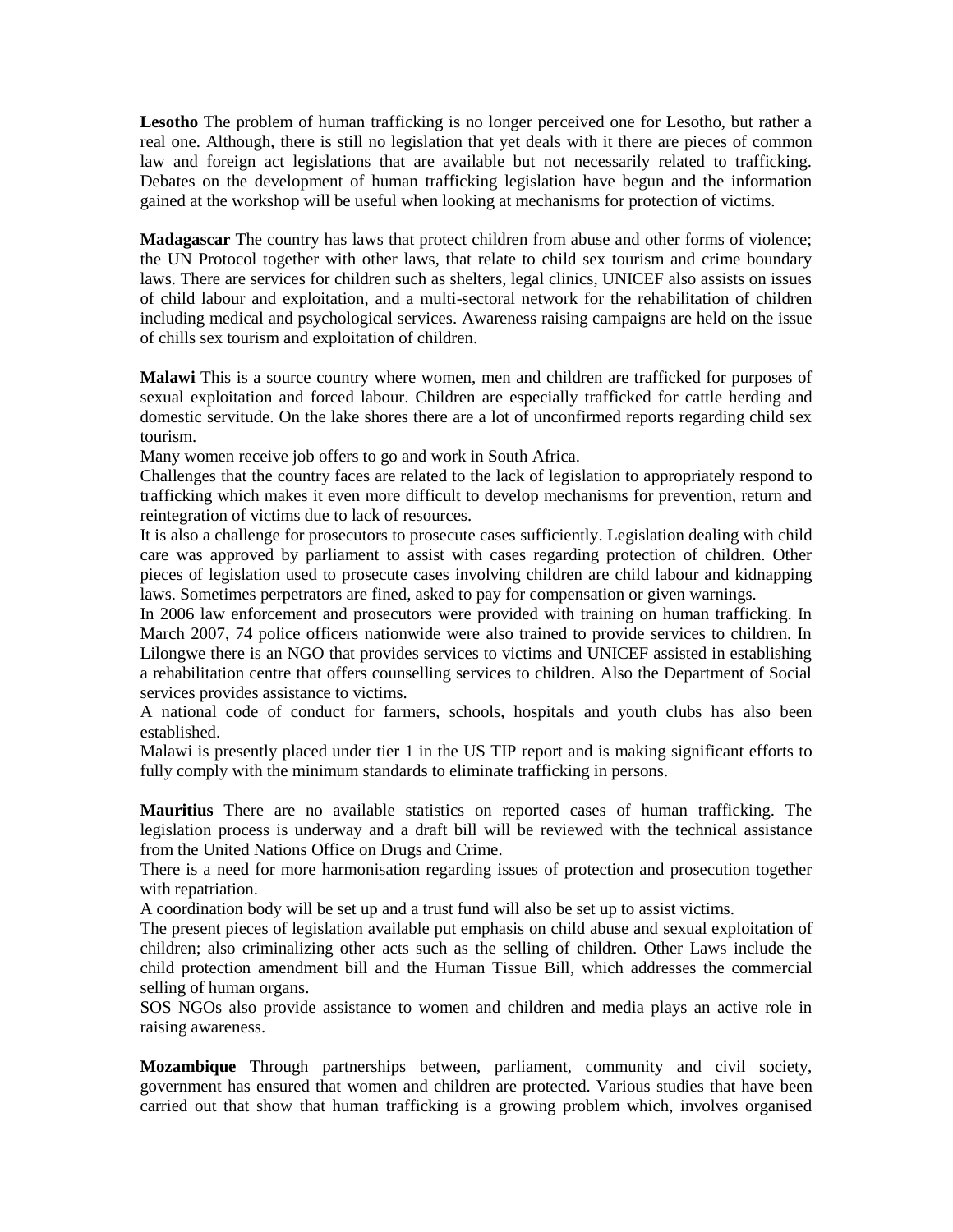criminal groups. Due to economic vulnerability people become victims of this crime and furthermore they are also psychologically exploited. The adoption and approval of the law on human trafficking, shows that there is political will on the part of the state. A national development plan will be put in place to ensure that NGOs assist victims and respect their human rights. The police stations also offer assistance to women and children through the special directorate of the rights of children.

**Namibia** There is no legislation at the moment to criminalize TIP but IOM studies have shown that TIP is taking place. The ministry of Labour and Social Development report a number of practices related to TIP which are taking place in the country. Commercial cross country trucks are seen as targets in the provision of transportation of victims who are trafficked to farming and industrialised areas. Under the Ministry of Gender, Equality and Welfare there is legislation regarding the protection of women and children against abuse and degradation. Unfortunately, these laws are not effective in addressing TIP and we therefore need to strengthen border control. The Immigration Control Act can be used to prevent TIP and automated systems at the border would also be useful to better monitor the situation effectively. IOM has conducted workshops for immigration officials.

Namibia seeks further cooperation with IOM and other governments in developing a TIP law and putting mechanisms in place for victim protection.

**Seychelles** This is an island with no borders and therefore does not experience human trafficking. Mechanisms do exist to deal with TIP such as the ratified International Laws, Constitution, Criminal Law and Penal Code. Voluntary return of victims as a concept is yet to be integrated into the existing laws. Local legislation is not yet harmonised for addressing the issue of victim assistance.

24 Chinese migrants who were trafficked were successfully repatriated back to their country.

**South Africa** The South African Law Reform Commission (SALRC) is still finalizing the draft bill. The Sexual Offences Bill and the Child Care Act criminalise certain conducts which are in line with trafficking. A 10 member national task team has been formed to address the problem of trafficking. This team is chaired by the National Prosecuting Authority and according to the national action plan responsibilities are allocated to the different members of the team.

**Swaziland** Although legislation does exist, the conference has been an eye opener in terms of other issues needing to be addressed via legislation. The constitution of the country has been recently adopted and other laws are being formalised to be in line with the constitution. UNICEF together with existing NGOs assist in drafting a bill on the protection of children and this bill will be submitted to parliament for adoption. UNDP and UNICEF legal consultants will offer technical assistance with the drafting of the trafficking law.

**Tanzania** This country is bordering by 8 countries and serves as a transit country for source and destination countries. More awareness raising activities have to be conducted. The international provisions of law have been signed and ratified but trafficking is not really a serious problem except for Dar es Salam where a few case were identified.

Other international treaty and protocols that have been ratified are the ILO laws dealing with the worst forms of child labour and minimum age etc. There is strong political will to deal with cases relating to the exploitation of children. The country does have comprehensive legislation dealing with labour related matters and hope to develop legislation on trafficking.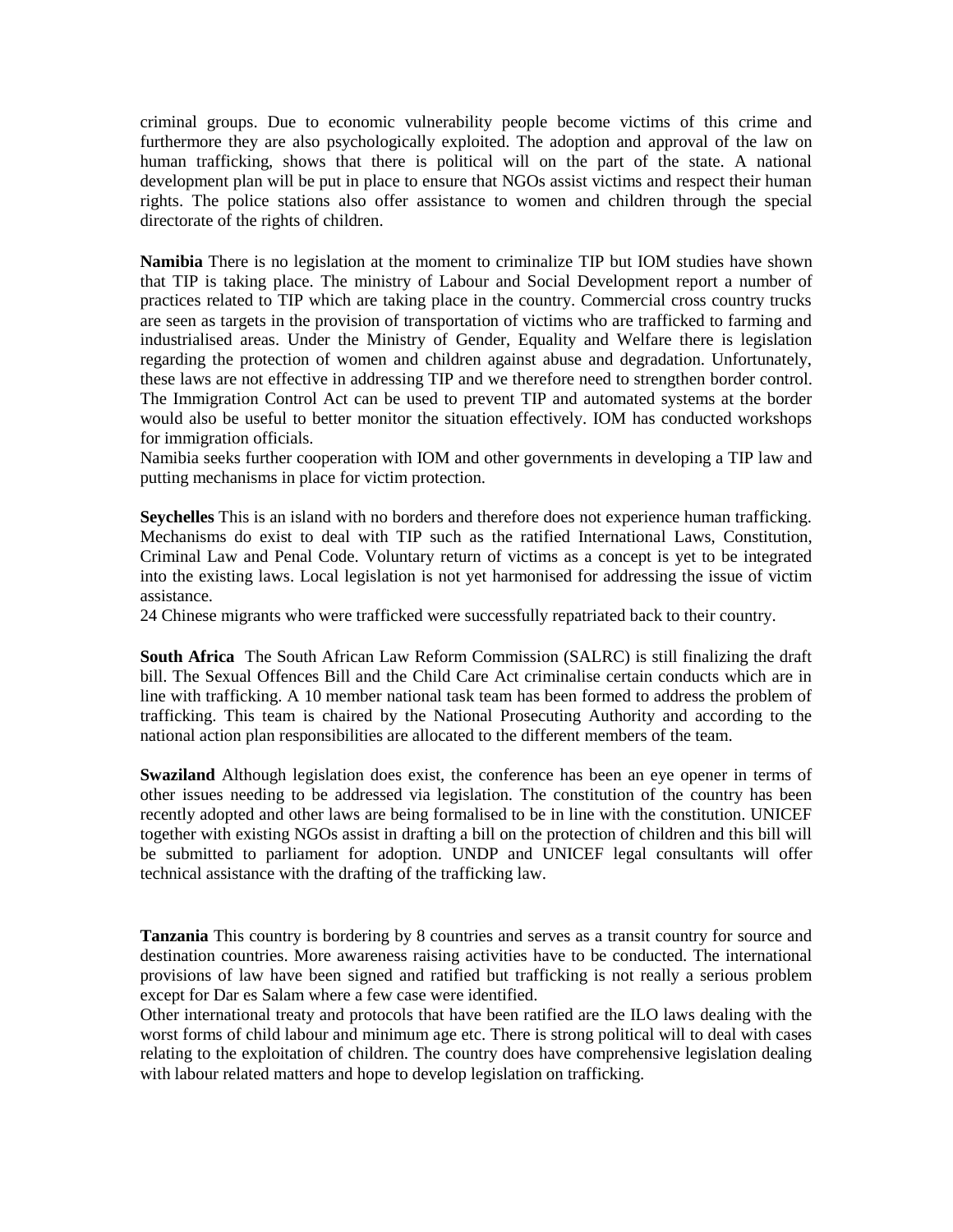The causes if TIP are related to poverty whereby women and children move from the rural areas seeking better opportunities in the urban areas.

The country seeks IOM"s assistance in developing and promulgating a law on TIP.

**Zambia** TIP is a new issue for Zambia and the country ratified the UN Protocol in 2005. There is progress in developing the law on TIP which will be presented to cabinet in the next few weeks.

Two traffickers are presently serving 15 years each, and in 2006 a trafficker was convicted for selling his son for \$250 and was sentenced to 20 years in jail. Zambia has child friendly courts and a one stop centre at a university which offers medical assistance, counselling, and shelter. With the assistance of Care International these centres will be replicated around the country.

The government makes documentation available to victims and the department of Social Welfare offers assistance to children by conducting visits and family tracing and reunification.

NGOs offer assistance to child victims with the help of UNICEF, ILO and IOM. A hotline has been established and training of law enforcement has been taking place with the assistance of IOM.

A partnership with IOM and NGOs is in existence to ensure assistance of victims. Challenges identified are related to lack of transportation for police officials, lack of protection services, lack of data on internal trafficking and lack of awareness regarding TIP.

**Zimbabwe** No specific legislation on TIP is available but measures are being put in place to develop legislation through an interdepartmental working group supported by the IOM. Observations have been made regarding the high movement of people from the Great Lakes and the Horn of Africa regions travelling through Zimbabwe. Some of them are believed to be refugees or asylum seekers. These people are kept in the refugee camps and once their status has been sorted they leave the camps and these camps are not well monitored.

IOM Zimbabwe conducts different awareness raising campaigns and also provides assistance to VoTs.

#### **Session 3: Special Considerations for the Protection of Victims**

**Dr. Vasil Gajdadziev, IOM Kiev** addressed the need to ensure women"s right to health of around the world and in particular the interventions needed to properly assist VoTs. Dr. Gajdadziev focuses on the various conditions of health throughout all stages of the trafficking process. Dr. Gajdadziev addresses the results of comprehensive studies that have been conducted on VoTs in Europe, indicating that the health services provided to VoTs has dramatically lowered their symptoms of illness. Health interventions have helped relieve the most common symptoms such as headaches, sexual reproductive health problems, back pains, memory loss and fatigue.

A VoT will experience little ability to comprehend the trauma that was undergone. Therefore, a period of recovery and reflection must be considered and applied for a reasonable time, in order for women to gain a chance of recovery and minimisation of trauma symptoms.

Dr. Gajdadziev recommends that we take equal responsibility to call attention of health complications and to ensure implementation of health services for VoTs. Furthermore, governments will have to respond to the health needs of VoTs" sexual, mental and psychosocial health care. Moreover, professional procedures related to health concerns must be put in place to officials holding VoTs in custody. Additionally, countries implementing service programs must agree to the 90 days Reflection and Recovery – during which the victims are receiving adequate physical and socio-physical health. Women should not be forced to return to states where their health needs cannot be addressed. Lastly, he indicated that states need to implement prohibition of the removal of VoTs before they have reached adequate health phase.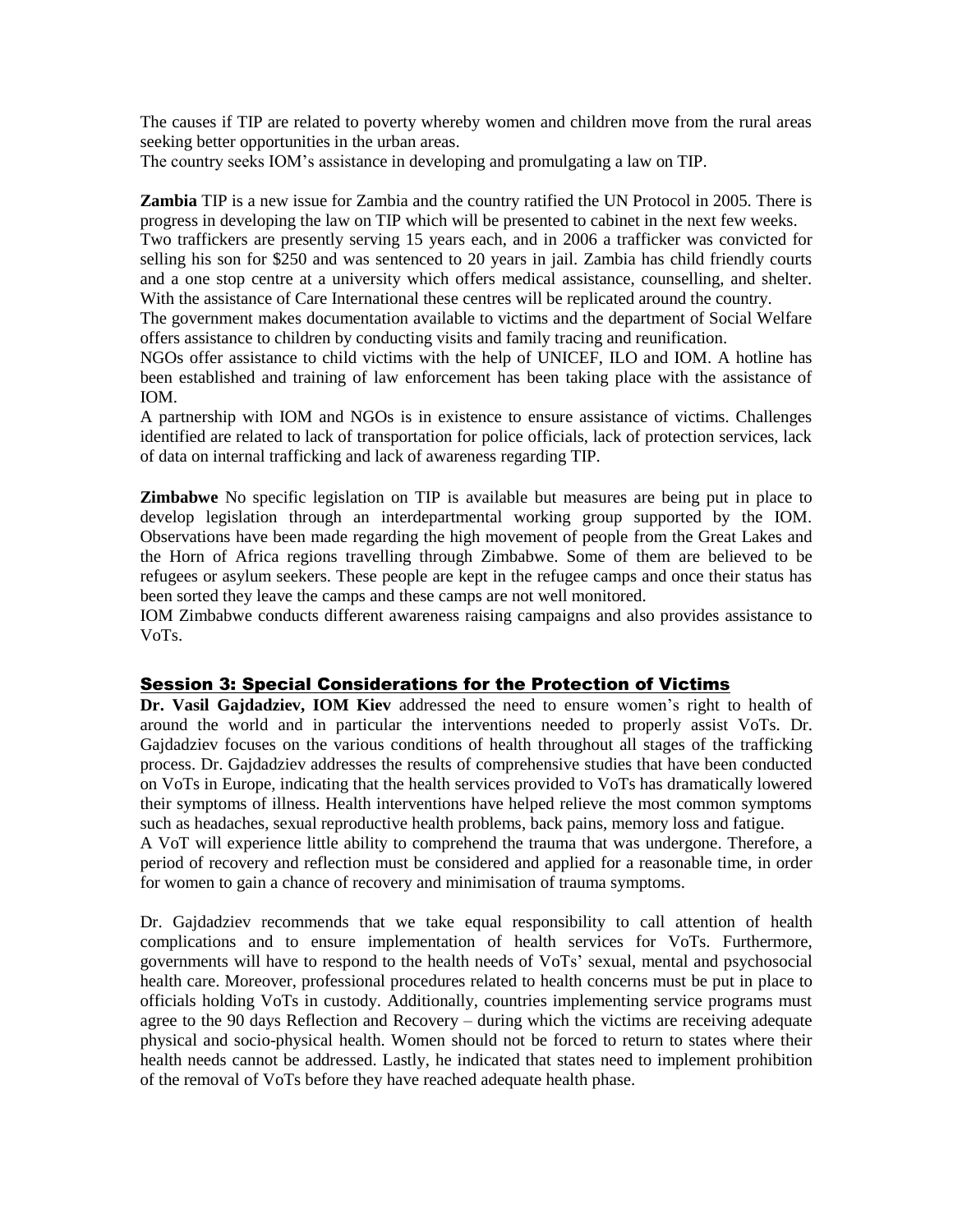**Ms. Zemzem Gemal Geda, FSCE -**the Forum on Street Children of Ethiopia focused on the protection of vulnerable children susceptible to trafficking. FSC-E works together with the Police Child Protection Unit that facilitates rescue, referrals and legal aid. Throughout the past years there has been a steady increase in the number of cases referred to the police, indicating a rise in community awareness regarding the issue of human trafficking. Moreover there has also been an increase in the number of successful family reunifications.

Although the success is undisputable, Ms. Gemal Geda addressed some of the major challenges that face this field of work. Mechanisms of follow ups on safety, methods of identifying traffickers and finding solutions for children who cannot be united with families remain inadequate. Ms. Zemzem Gemal Geda encouraged other civil society organisations to prioritise the provision of credible information in order to facilitate the protection of VoTs – as there can be no intervention without adequate information. She also urged civil society organisations to be at the forefront of strategy build-up and the monitoring of state interventions. Finally, she highlighted the importance of understanding and enhancing the concept of child centred protection. Children are entitled to specific rights and needs – civil society organisations need to consider childrens" rights and their needs as VoTs.

**Sister Colleen of Mercy House** made a presentation focused on the role of faith based organisations that have been called to share in this mission and assist and protect those in need. The Sisters of Mercy have, since 1998, tended to the special needs of women who are subjected to domestic violence. At Mercy House the women receive counselling and support to eventually become self sufficient. The shelters offer its residents security, basic comfort, professional care, individual counselling, life skills and skills training.

Sister Colleen accentuated the importance to provide space for privacy, especially for VoTs. Mercy House has a separate room for VoTs where they have a place to rest, read and write. There is also a prayer room for private meditation, as VoTs embrace religion as everything has failed. Sister Colleen further explained that Mercy House shelters VoTs, who need counselling and life skills in order to be reintegrated into society and to become economically self sufficient. Nevertheless, protecting VoTs is a difficult issue and requires cooperation with other stakeholders. By taking part in the international network of sisters, the Sisters of Mercy have been able to work on grassroot levels providing information and direct services.

**Mrs. Kaajal Ramjathan-Keogh, Lawyers for Human Rights in South Africa** focused on the legal issues relevant to protecting VoTs. In short, these would concern areas of return, health care, labour and employment rights. The options for return and the need of legal advice and representation is a focal point in the protection mechanisms for VoTs. Although there is no legislation in South Africa dealing solely with VoTs - the suggested bill (2006) will deal with whether criminalisation should be installed against traffickers. As it is today, VoTs have the option whether to decide to contribute to prosecution of traffickers. In the absence of counter trafficking legislation, victims can use the Criminal Procedure Act 51 of 1977 against traffickers. A temporary residence permit is available for VoTs to facilitate possible prosecution of traffickers.

Mrs. Kaajal Ramjathan-Keogh also accentuated that VoTs should be treated in a dignified manner and ideally able to go through a voluntary return process. Although in many cases, embarrassment has hindered the victims' return. Moreover, the issue of victims being retrafficked in country of origin was raised. On the same note, the law has resorted to involuntary return when there has been no valid reason for VoTs to remain in the country or if they refused to give any information on traffickers. Mrs. Ramjathan-Keogh continued to explain the need for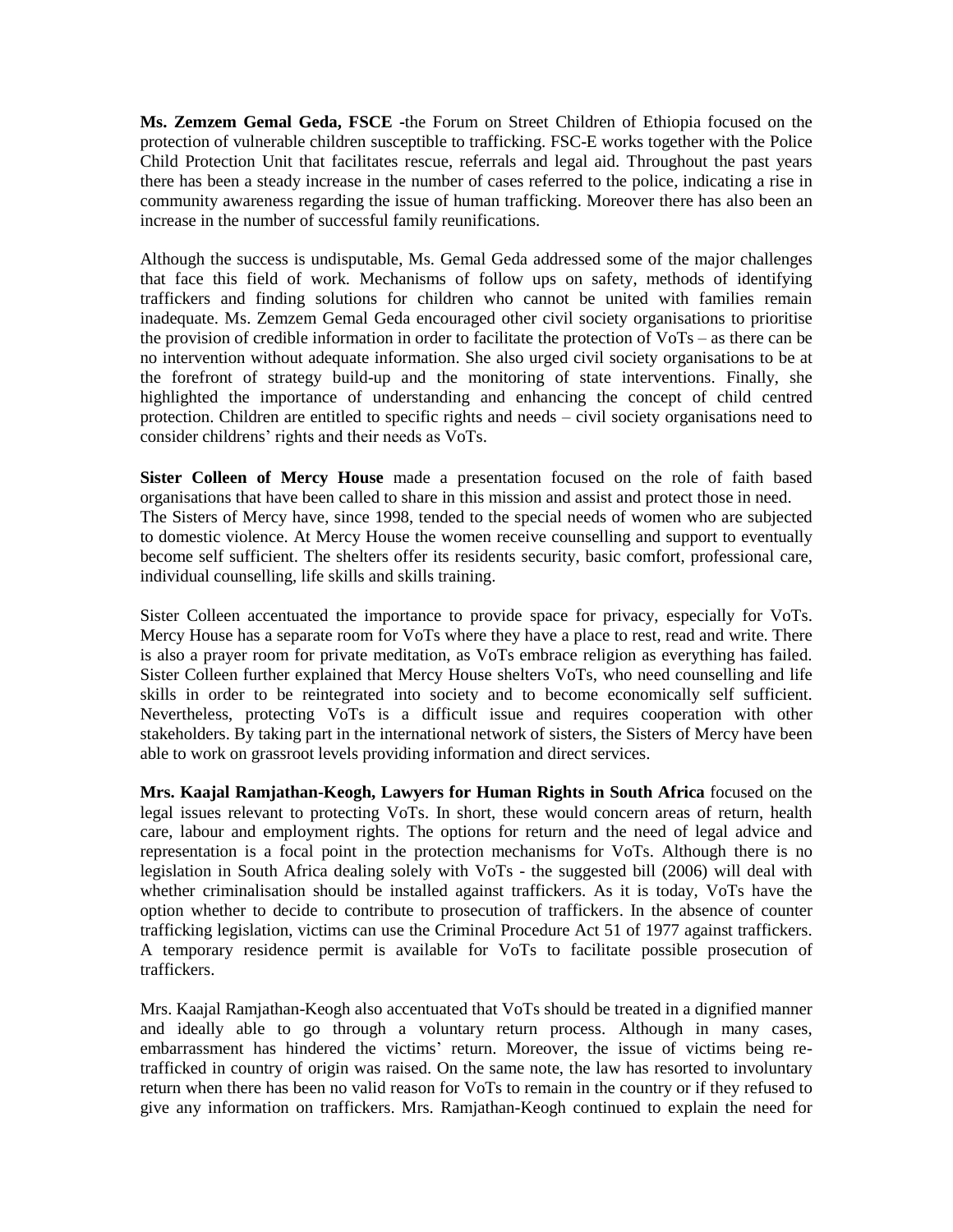labour protection, as VoTs often find themselves in difficult employment situations. Since South Africa has not ratified the International Convention on the Protection of the Rights of All Migrant Workers and Members of Their Families it is difficult to legalise the status of immigrant workers.

#### **Discussion**

Mr. Burton Joseph, Director of South Africa"s Immigration Policy confirmed the newly accepted clause assuring the rights of migrant workers- that have obtained an employment contract in South Africa. He further reassured that the ILO conventions - the fundamental ones- and the provisions of these conventions are contained and approximate to the UN convention of migrant workers. Furthermore, he emphasised that there is no denial on the behalf of the South African government towards the rights of migrant workers and South Africa is a signatory to 8 of the international workers conventions.

Hon. Edger Sing"ombe (Zambia) expressed gratitude for the knowledge that had been shared by the presenters and in particular commented on Sr. Colleen"s work – applauding her for the commendable job.

With regard to Ms. Zemzem Gemal Geda presentation the Zambian delegation also commented on their child protection unit, and that in the coming weeks (May  $5<sup>th</sup>$ ) Zambian police would be training on child witnessing, which helps prosecutors to understand the witnesses better. Furthermore Zambian CPU would take part in training which facilitates the inclusion of children in the witness process.

Facilitator of the session, Dr. Maria Manuela Coelho closed the discussion by agreeing that there is a strong call for a regional common approach to protect our children.

**Susan Le Roux, Victim Assistance Specialist with IOM in South Africa**, spoke about the very important issue of "voluntariness" as it relates to VoTs. The idea of voluntariness means that a VoT that has been rescued and is offered assistance from IOM, should not feel coerced, but is free to choose. In addition, all information needed in order to make decisions, should be available in the relevant language. The victim must be able to control their life and thus make decisions based on accurate updated and correct information. Under no circumstances should VoTs feel pressurized to accept any services from referral to repatriation and reintegration stages. Furthermore, during this entire period all information shared must remain confidential. Any information that is shared with a third party has to be so for an obvious and acceptable reason.

Ms. Le Roux highlighted that VoTs have experienced violations of their human rights and that these rights need to be reinstalled. As such the voluntariness process shall ascertain the right to the best possible assistance without discrimination on the basis of gender, age, disability, colour, race, religion, language, political beliefs or other status. Voluntariness should encourage VoTs" participation in decision-making and thus help restore their autonomy and sense of self. Each VoT that is provided with services from the IOM will sign a consent form and a declaration of voluntariness form so as to confirm the understanding of rights as well as obligations when taking part in the SACTAP victim assistance program.

#### **Discussion**

A participant queried about returning children VoTs and what assistance is offered. Ms. Susan Le Roux mentioned that reintegration assistance is available and also that IOM partners with NGOs to monitor the reintegration specifically in countries where there are no designated IOM offices.

Furthermore, the same participant mentioned returning women who where taken during the war in the DRC and now find themselves destitute in neighbouring countries and asked how this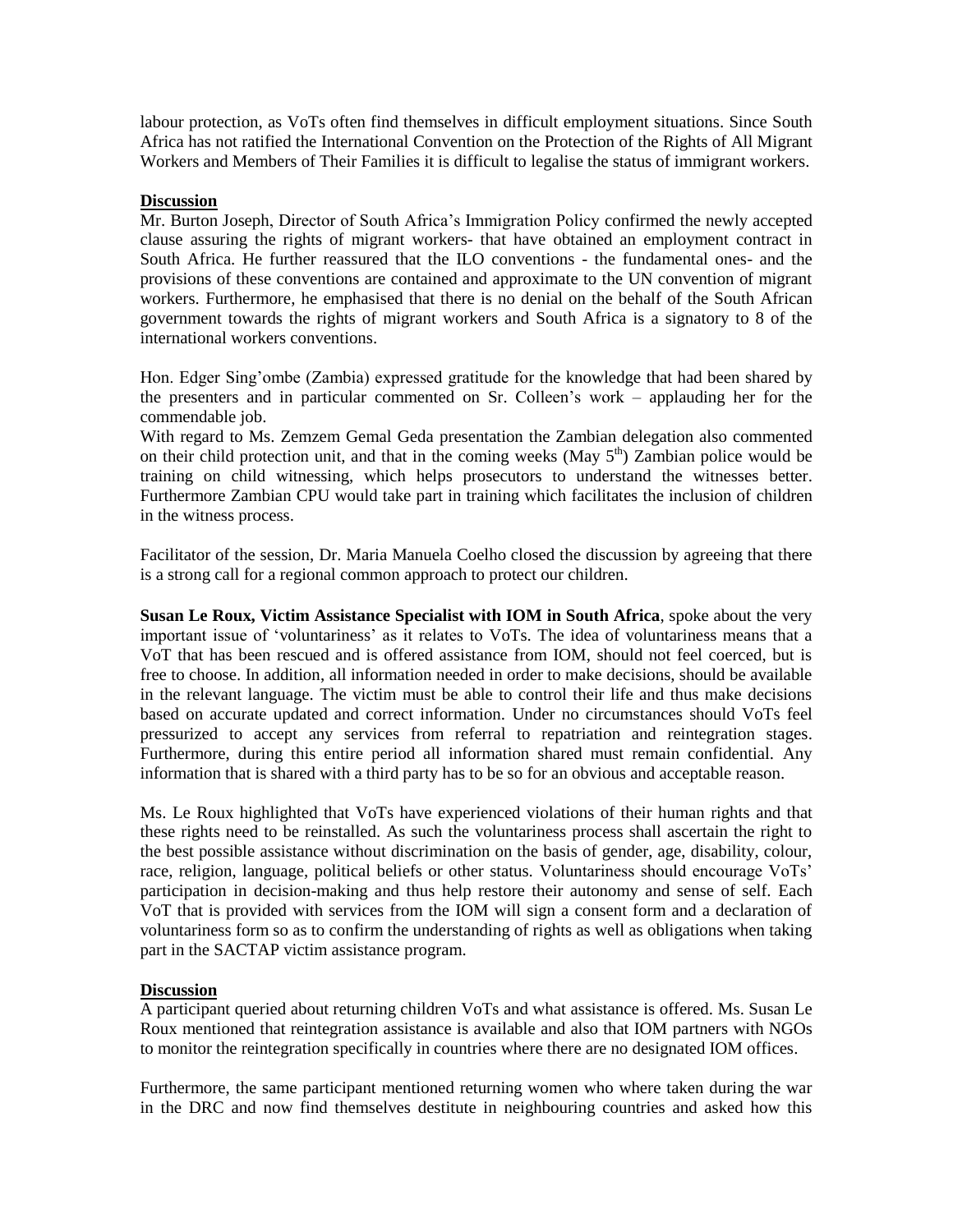relates to the issue of trafficking. Susan Le Roux responded that IOM has assisted a number of women who were returned from Uganda and provided them with reintegration upon arrival in the DRC.

As a response the participant also called for a similar forum to MIDSA to address this issue.

#### **Plenary discussion –** *Facilitated by Alison Wainwright, Director, Ikaya le Themba*

Allison Wainwright, Director of Ikhaya Le Themba facilitated the plenary discussion on the protection needs of victims of trafficking. Ikhaya Le Themba is a one stop service centre for victims of sexual violence and abuse. Ms Wainwright invited Sister Coleen Wilkinson from Mercy House, Ms Oguejiofor from NAPTIP and Ms Zemzem Jemal Geda from FSCE to be part of the panel. Participants were invited to address questions to the panel. Topics discussed included the importance of voluntary participation in all services provided to victims of trafficking. Participants also wanted more information on experiences from the panel with regard to the psychosocial needs of victims. Ms Oguejiofor provided examples from the Nigerian experience including the importance of building a relationship of trust with victims to ensure effective counselling interventions. Sister Colleen Wilkinson emphasized the importance of ensuring that a safe and stable environment is provided to all victims prior to return to country of origin. This will ensure that victims engage more freely in activities and also have a positive effect on psychosocial interventions. Ms Wainwright shared experiences of Ikhaya Le Themba with the participants including the importance of cultural sensitivity to the needs of all victims.

#### Session 4: Towards a Common SADC Approach: BREAKAWAY GROUPS

In this session participants were asked to break into three groups to discuss in detail issues pertaining to aspects of protection for victims of trafficking. They were asked to focus on three key areas that the groups considered as those of concern for protection of victims of trafficking. The groups were further asked to make recommendations on the basis of these three areas, both at the national and regional levels.

**The Closing session** of the workshop saw the presence of the Deputy Mayor of Durban Mr. Logie Naidoo. A senior official from the Zambian police service, Dr. Martin Malama made a Vote of Thanks, on behalf of conference participants, and pledged to utilize in Zambia the key issues discussed at the conference. Mr. Naidoo spoke to the historic challenges of migration management in the southern African region and said he was heartened by the efforts of governments and the IOM to discuss difficult but important issues such as the one at hand. He thanked IOM for hosting the event in Durban, which itself has served as a crossroads for migration. Mr. Hans-Petter Boe, IOM Regional Representative for Southern Africa, thanked the participants for the fruitful discussions and urged all governments to continue to work on the criminalization of trafficking and in the very important area, of protecting the victims of this trade. He expressed his gratitude to the Members of Parliament, the Deputy Mayor and all participants for the important roles that they all played at this important moot.

The draft conclusions and recommendations from each group had been compiled by the Secretariat, and were discussed in this session. The final conclusions and recommendations were put forth by consensus as below: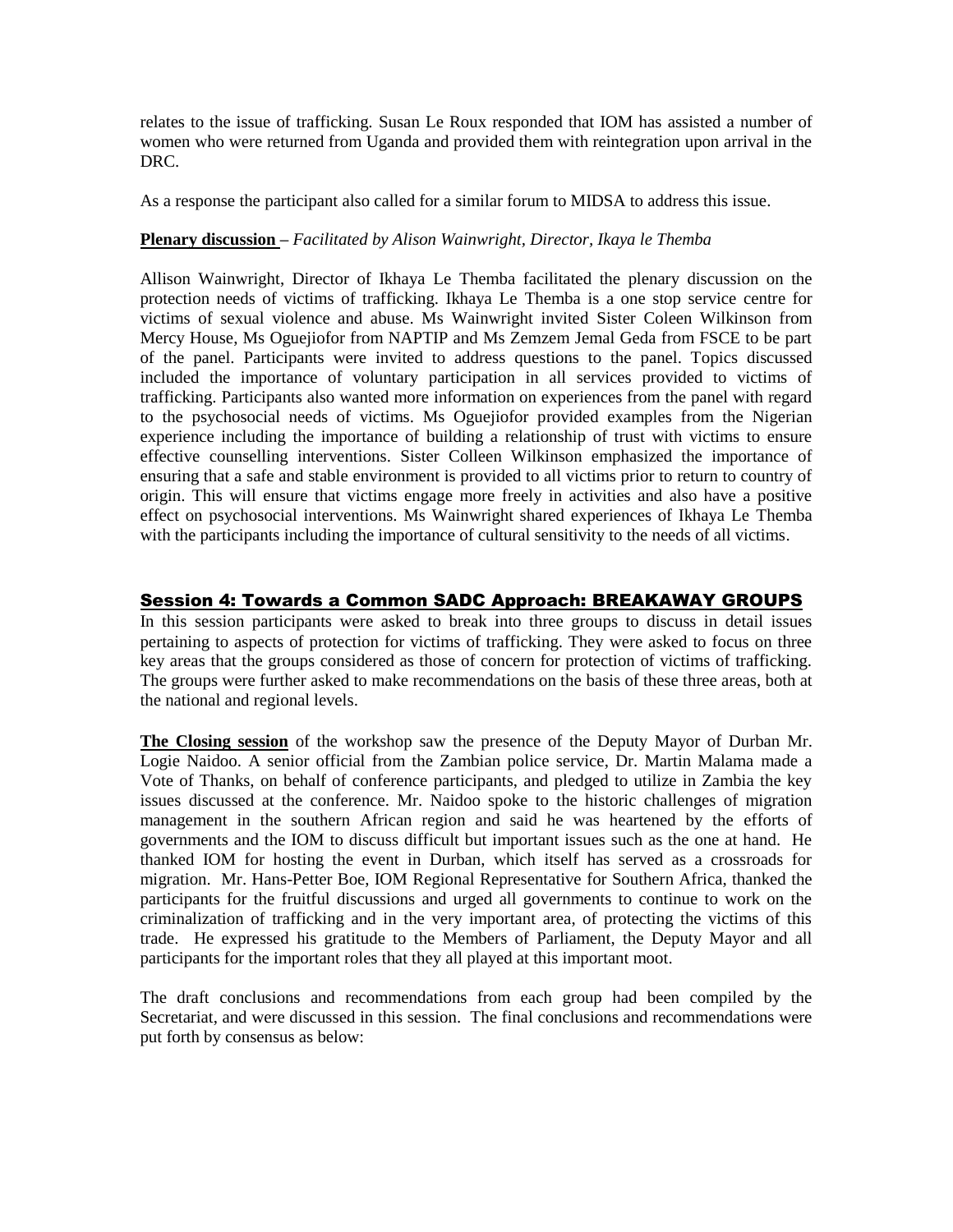### CONCLUSIONS AND RECOMMENDATIONS

Recognising that trafficking of human beings is emerging as a significant and pervasive migration management related challenge in the Region and cognisant of the need to take concrete measures to afford protection to victims of the trade both at the national and regional levels, participants to this MIDSA workshop have drawn the following recommendations:

- 1. Workshop participants recognised that addressing the protection needs of VoTs requires the development and implementation of comprehensive anti-trafficking laws. They encourage Governments in the Region to take necessary legislative measures to criminalise human trafficking and address the protection needs of victims, and further emphasised the need to harmonise legislation at the regional level in order to ensure a common approach.
- 2. SADC is called upon to consider adopting a Protocol that would criminalise trafficking in persons and provide for the protection of the victims of the trade. Meanwhile, States in the Region should negotiate bilateral and multilateral agreements to establish mechanisms for information sharing and coordination as well as appropriately addressing the needs of victims.
- 3. Regional States are also called upon to use existing international law enforcement coordination bodies such as ICPO (Interpol) and SARPCCO to coordinate their responses to have a unified approach on the issue of human trafficking at the managerial and operational level.
- 4. Participants called for urgent capacity building of public service and civil society structures at all levels. States are urged to undertake specialised and inter-disciplinary training to equip all stakeholders to address protection needs of victims, while also facilitating rapid information exchange and coordination. At the same time participants requested continued research, and assessment into evolving trends in human trafficking to assist governments in formulating their policy responses. In both these regards, states are encouraged to call on international organisations such as IOM, UNODC, UNICEF and others to share their expertise.
- 5. Participants agreed that public education and awareness-raising programmes around human trafficking and relevant laws need to be designed on the national level, to address the information needs and educational requirements of particularly vulnerable groups, and also to sensitize relevant players in law enforcement agencies, social, judicial and educational institutions, as well as communities at large.
- 6. To the extent possible, States are urged to ensure the allocation of budgetary and human resources to respond to trafficking in persons and protect VoTs. International partners are encouraged to support governments and organizations mobilizing resources for these purposes.
- 7. Participants recognized that proper management of borders prevents irregular migration in general, including the trafficking in persons. As such, States must put in place necessary individual and joint measures to effectively control their borders, including procedures to assist victims should they be identified.